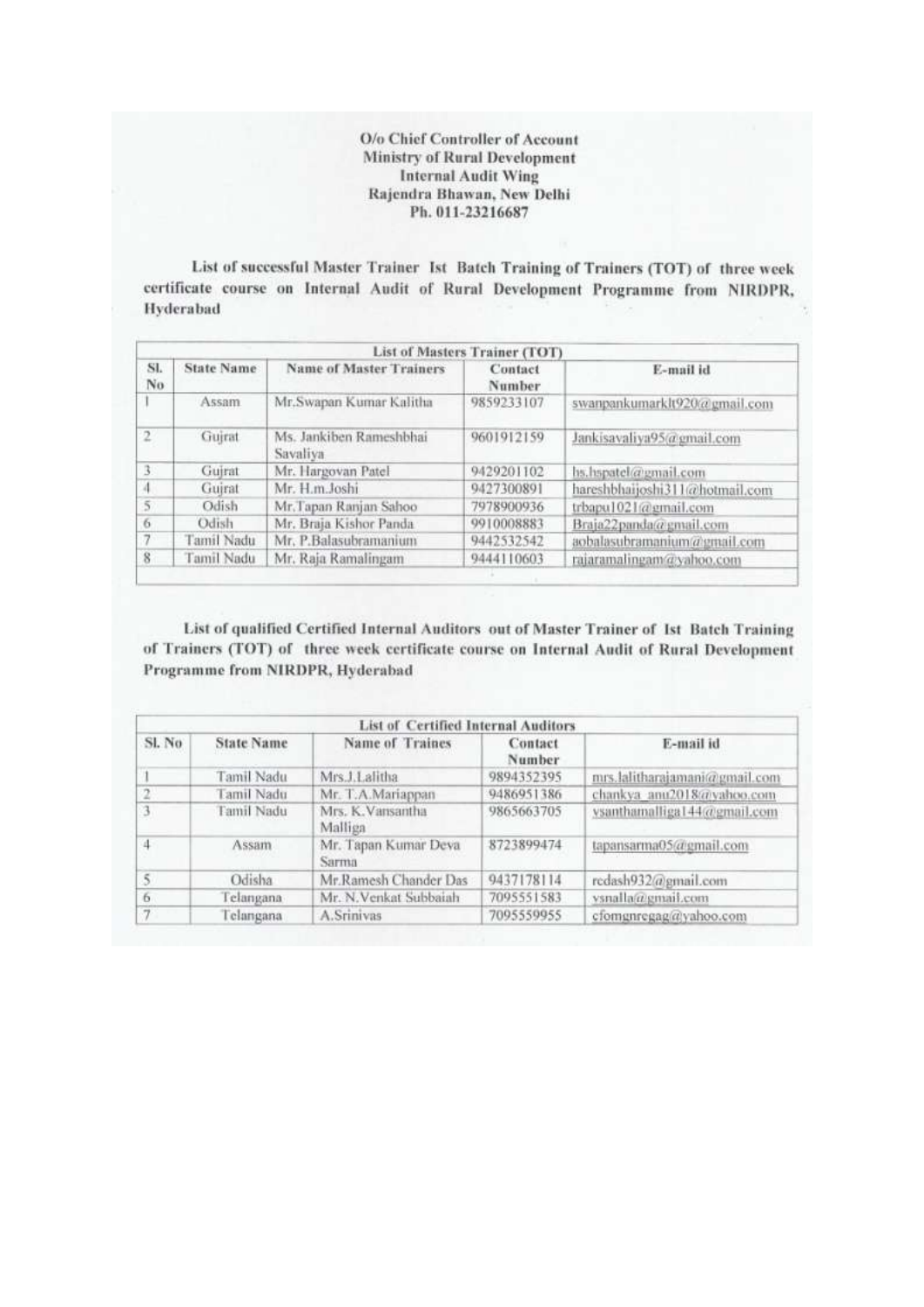**Chief Controller of Account Ministry of Rural Development Internal Audit Wing** Rajendra Bhawan, New Delhi Ph. 011-23216687

List of successful Master Trainer IInd Batch of Training of Trainers (TOT) of three week certificate course on Internal Audit of Rural Development Programme from NIRDPR, Hyderabad.

| SLN<br>$\mathbf{0}$ | <b>State Name</b>    | <b>Name of Master</b><br><b>Trainers</b> | Contact<br>Number | E-mail id                     |
|---------------------|----------------------|------------------------------------------|-------------------|-------------------------------|
| L.                  | Karnataka            | Mr. Khan Parvez                          | 9480850107        | rk290468@gmail.com            |
| $\overline{2}$ .    | Karnataka            | Mr. M. Rajasekhar M.<br>Javalagi         | 9449645014        | ajashekhar.javalagi@gmail.com |
| 3.                  | Karnataka            | Mr. C. Vijaya Kumar                      | 9480850103        | vijaykumarsirdmys@gmail.com   |
| 4.                  | Karnataka            | Murli.K.                                 | 8867337909        | murlik2@gmail.com             |
| $\overline{5}$ .    | Madhya Pradesh       | Mr. Deepak Bhasin                        | 9425011865        | deepak bhasin35@hotmail.com   |
| 6.                  | Madhya Pradesh       | Mrs. C.A.Sarjanajain                     | 9406947548        | sarjana.jain@yahoo.com        |
| 7.                  | Madhya Pradesh       | Mr. N.P. Gautam                          | 9893081701        | npgautam6@gmail.com           |
| 8.                  | Madhya Pradesh       | Mr. Kailash Narayan<br>Joshi             | 9425103679        | mayank joshi75@yahoo.co.in    |
| 9.                  | Madhya Pradesh       | Mr. V.S. Barua                           | 9826481651        | vsbarua28@gmail.com           |
| 10.                 | Madhya Pradesh       | Mr. Ramendra<br>Shrivastava              | 9425842872        | ramarti1411@gmail.com         |
| 11.                 | Odisha               | Dr. Girish Prasad<br>Swain               | 9437882101        | girishpsswain@gmail.com       |
| 12.                 | Odisha               | Mr. Pradeepta kumar<br>Mahopatra         | 7608000357        | pradipta@gmail.com            |
| 13.                 | Odisha               | Dr. Parikshit Sahu                       | 6370200060        | drparinomics@gmail.com        |
| 14.                 | Rajasthan            | Mr.<br>Sunit<br>Kumar<br>Agarwal         | 9414046040        | sunit140463@yahoo.com         |
| 15.                 | <b>Uttar Pradesh</b> | Dr. Ramesh Kumar                         | 7985214423        | prirbl.rb-up@gov.in           |
| 16.                 | Uttar Pradesh        | Mr. Paul Singh                           | 8756610235        | paulsvirdi@gmail.com          |
| 17.                 | Uttar Pradesh        | Dr. Vinita Rawat                         | 8765957416        | vinitalukemu@email.com        |
| 18.                 | Uttar Pradesh        | Bahadur<br>Mr.<br>Raj<br>Gangwar         | 8840335437        | raj8853773904@gmail.com       |
| 19.                 | Uttarakhand          | Suresh<br>Kumar<br>Mr.<br>Pathak         | 9897770733        | etchaldwani@gmail.com         |
| 20.                 | Uttarakhand          | Mr.<br>Kishore<br>Singh<br>Parihar       | 7088298199        | kishorsinghparihar@gmail.com  |
| 21.                 | Uttarakhand          | Mrs. Mamta Rana                          | 9411587800        | mamta.rana.etc@gmail.com      |
| 22.                 | Uttarakhand          | Mr. Mahavir Prasad<br>Dhvani             | 8057847058        | magavirdhyani@gmail.com       |
| 23.                 | Uttarakhand          | Mrs. Shanti Aswal                        | 9897240180        | 2292aswal@gmail.com           |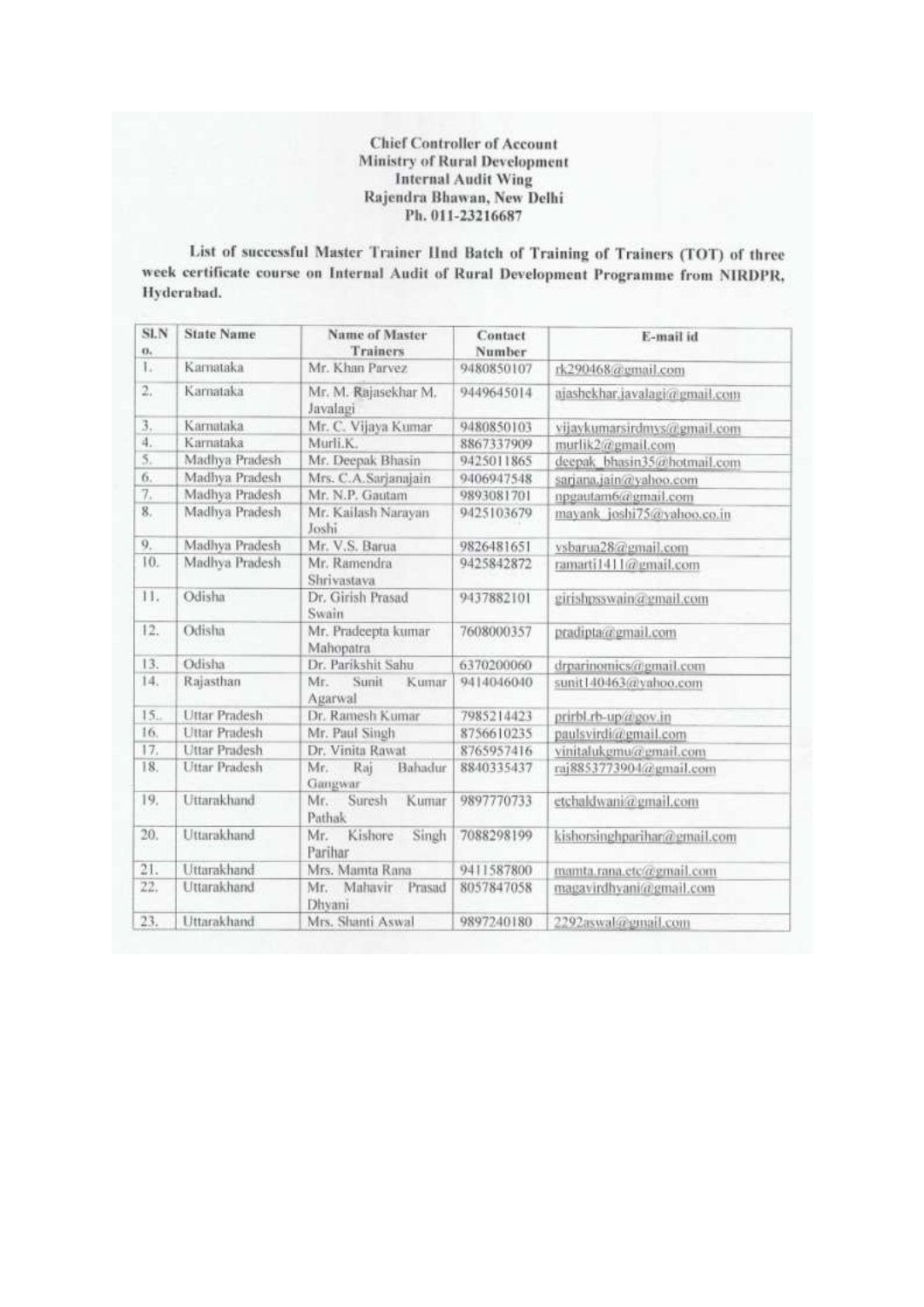

## "Training of Trainer for Certificate course on Internal Audit of Rural

## Development Programmes (14<sup>th</sup> -19<sup>th</sup> October 2019)"

**List of Participants** 

| SI.No.    | <b>State Name</b>   | Name                          | Designation                        | Contact<br>Number | Email ID                   |
|-----------|---------------------|-------------------------------|------------------------------------|-------------------|----------------------------|
| 1         | Delhi               | Mr. Ram Swarup<br>Suman       | Sr. Accounts Officer<br>(Retd)     | 9810454732        | ramssuman@gmail.com        |
| $\cdot^2$ | Himachal<br>Pradesh | Mr. Mohinder singh<br>Bhatia  | Dy. Controller F & A               | 9418463236        | msbhatia.sas@gmail.com     |
| 3         | Himachal<br>Pradesh | Mr. Virender Thakur           | Section Officer (HPFAS)            | 8350951000        | virenthakur.in@gmail.com   |
| $\Delta$  | Himachal<br>Pradesh | Mr. Amir Singh                | Section Officer (HPFAS)            | 9816674858        | mitvaa2010@gmail.com       |
| 5         | Himachal<br>Pradesh | Mr. Hemant Kurnar             | Section Officer (HPFAS)            | 9418964455        | hemantjokta@gmail.com      |
| 6         | Rajasthan           | Mr. Yogesh Chandra<br>Gaur    | Deputy Director (Agri)<br>Reld     | 9413271645        | lamyogesh.gaur@yahoo.com   |
| 7         | Rajasthan           | Mr. Ashok Kumar<br>Verma      | Sr Accounts Officer<br>(Retd)      | 8740075558        | akverma5000@gmail.com      |
| 8         | Rajasthan           | Mr. Madan Lal Koli            | Accounts Officer (Retd)            | 9414052103        | madanlalkoli1955@gmail.com |
| 9         | Rajasthan           | Mr. Mishri Lal Koli           | Sr. Audit Officer (Retd)           | 9460479699        | kolimishrilal21@gmail.com  |
| 10        | Rajasthan           | Mr. Dal Chand<br>Tagaya       | Sr., Audit Officer (Retd)          | 9460548526        | tagaya.dalchand@gmail.com  |
| 11        | Rajasthan           | Mr. Hanuman Rana              | Sr., Audit Officer (Retd)          | 9413157415        | ranahanuman.nnw@gmail.com  |
| 12        | Rajasthan           | Mr. Diler Singh               | Sr. Audit Officer (Retd)           | 9414774969        | diler_singh04@yahoo.com    |
| 13        | Madhya<br>Pradesh   | Mr. Narendra Kumar<br>Bhawsar | CEO, Janpad<br>Panchayat, (Retd)   | 9424015638        | nkbhawsar12345@gmail.com   |
| 14        | Madhya<br>Pradesh   | Mr. Akhilesh Kumar<br>Pandey  | Account Officer, MPRRD             | 9407545100        | akhileshpandey16@gmail.com |
| 15        | Madhya<br>Pradesh   | Ms. Namrata Shukla            | Account Officer, MPRRD             | 7987346881        | namratashukla04@gmail.com  |
| 16        | Madhya<br>Pradesh   | Mr. Santosh Karcham           | Account Officer, Zilla<br>Panchyat | 7987030214        | santoshkarcham08@gmail.com |
| 17        | Madhya<br>Pradesh   | Mr. Diwakar Mishra            | Account Officer, Zilla<br>Panchyat | 9340831867        | diwakarm040@gmail.com      |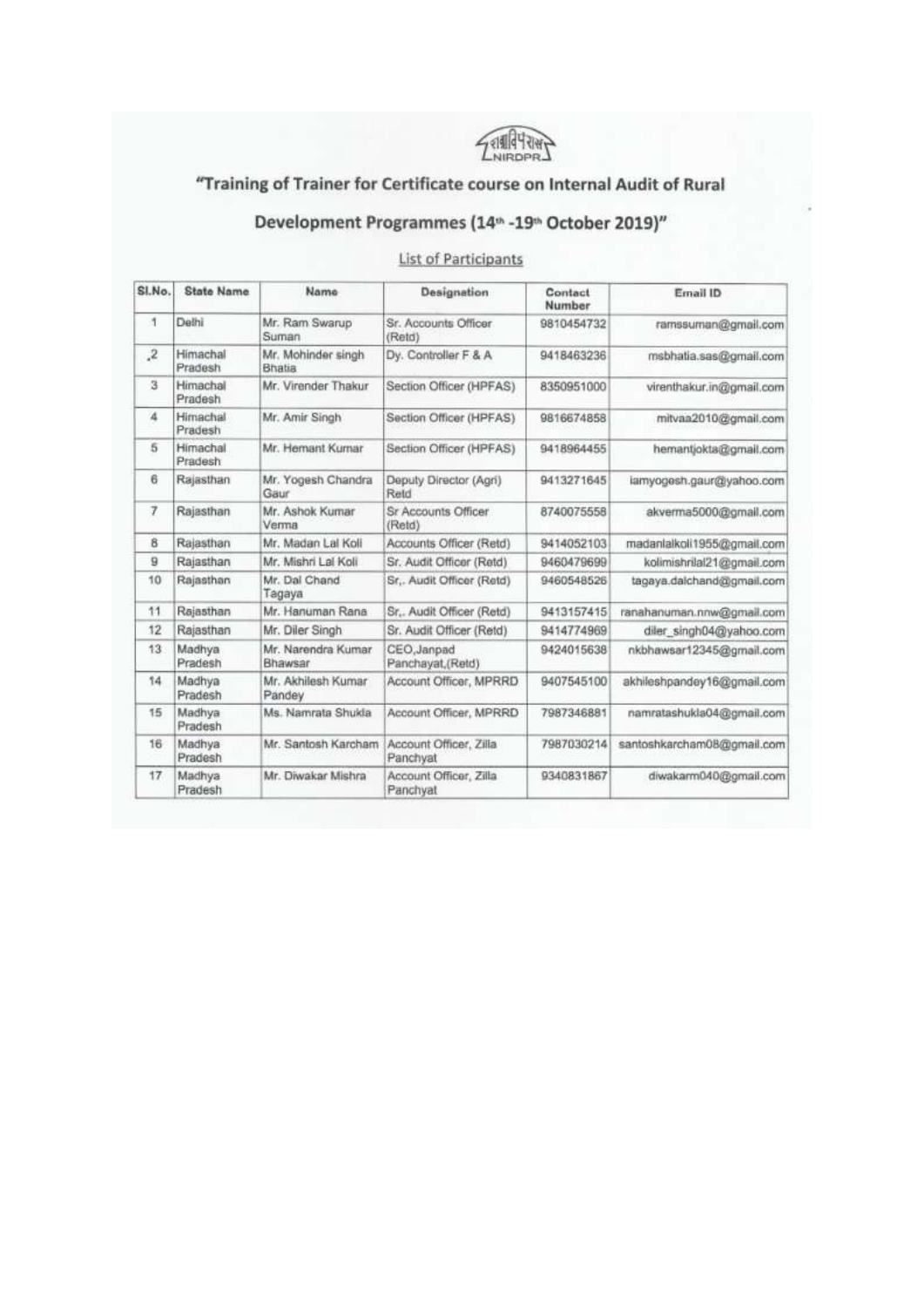## **List of Successful Master trainers from ToT-4 on Three-Week Certificate Course on Risk Based Internal Audit in RD programmes from 14th to 19th December 2020 conducted by CIARD, NIRDPR**

| SI.              |                      | Name of the                      | <b>Designatio</b>                 |               | DUUUNU LULU UUNUUUU DY UINND, MINDI IN |
|------------------|----------------------|----------------------------------|-----------------------------------|---------------|----------------------------------------|
| No.              | <b>State</b>         | <b>Participant</b>               | n                                 | <b>Mobile</b> | <b>Email ID</b>                        |
| 1                | Andhra<br>Pradesh    | P.Eswara Rao                     | <b>APC</b>                        | 8978904844    | esvarampbabu@gmail.com                 |
| $\overline{2}$   | Andhra<br>Pradesh    | B. Veera Brahmaiah               | CA                                | 9966065215    | kondapanenimalli@gmail.com             |
| 3                | Haryana              | R. K. Bhoria                     | Principal<br>Retd                 | 9463495564    | rkbhoria5564@gmail.com                 |
| 4                | Haryana              | D.K. Mehta                       | Principal<br>Retd                 | 9416152037    | dkmehta227@gmail.com                   |
| 5                | Haryana              | Subhash Bishnoi                  | Jt. Controller                    | 9466172929    | schandrabishnoi@gmail.com              |
| 6                | Haryana              | O.P. Bishnoi                     | Controller                        | 9417374296    | om29om@gmail.com                       |
| $\overline{7}$   | Haryana              | Harbhagwan                       | Jt. Controller                    | 7015913512    | harbhagwanraheja012@gmail.<br>com      |
| 8                | Haryana              | Rakesh Kumar                     | <b>CAO Retd</b>                   | 9034072904    | aorakesh@rediffmail.com                |
| $\boldsymbol{9}$ | Haryana              | O.P.Sharma                       | <b>CAO Retd</b>                   | 9463181382    | opsharmartr@gmail.com                  |
| 10               | Haryana              | <b>Braham Prakash</b><br>Rohilla | <b>CAO Retd</b>                   | 9463125143    | rohilla1961@gmail.com                  |
| 11               | Haryana              | Badri Narayan<br>Sharma          | Sr. Accounts<br>officer           | 9417778388    | badrinaryansharma@gmail.com            |
| 12               | Haryana              | Kamaldeep<br>Sangwan             | Asst.<br>Professor                | 9467779345    | kamaldeep.gis@gmail.com                |
| 13               | Haryana              | Ramnik Kumar                     | Accountant                        | 9468118197    | mittalrk66@gmail.com                   |
| 14               | Haryana              | Parveen Kumar<br>Raheja          | Chief<br>Accounts<br>Officer      | 7015245332    | parveenkumar1964@gmail.com             |
| 15               | Jharkhand            | Anil Kumar Yadav                 | Asst.<br>Professor                | 7992435986    | anilyadav347@gmail.com                 |
| 16               | Jharkhand            | Deepak Kumar<br>Sinha            | Retd. Sr.<br><b>Audit Officer</b> | 9431409538    | dk.aras333@gmail.com                   |
| 17               | Jharkhand            | Ajay Prakash                     | Retd. Audit<br>Officer            | 9431361449    | ap_sahay@yahoo.co.in                   |
| 18               | Telangana            | S. Venkateshwar<br>Rao           | Centre<br>Head, CMRI              | 7331132026    | svrao_16@yahoo.co.in                   |
| 19               | Telangana            | S. Shankaraiah                   | SRP,CDP<br>and A                  | 8008145599    | shankarsriram4@gmail.com               |
| 20               | Telangana            | Raghavendra Rao                  | Faculty, ETC                      | 9705903000    | brrao@gmail.com                        |
| 21               | Telangana            | K. Ravi Prakash                  | Faculty, ETC                      | 9490959428    | kodamraviprakash@gmail.com             |
| 22               | <b>Uttar Pradesh</b> | <b>B.D.Chaudhary</b>             | Dy. Director                      | 8765957405    | ddbdc2010upsird@gmail.com              |
| 23               | <b>Uttar Pradesh</b> | Gajendra Kumar<br>Thivari        | Faculty<br>member                 | 8604822347    | gkt1086@gmail.com                      |
| 24               | <b>Uttar Pradesh</b> | Paul Singh                       | Dy. Regional<br>Manager           | 8756610235    | paulsvirdi@gmail.com                   |

Shashi Bhushan Course Director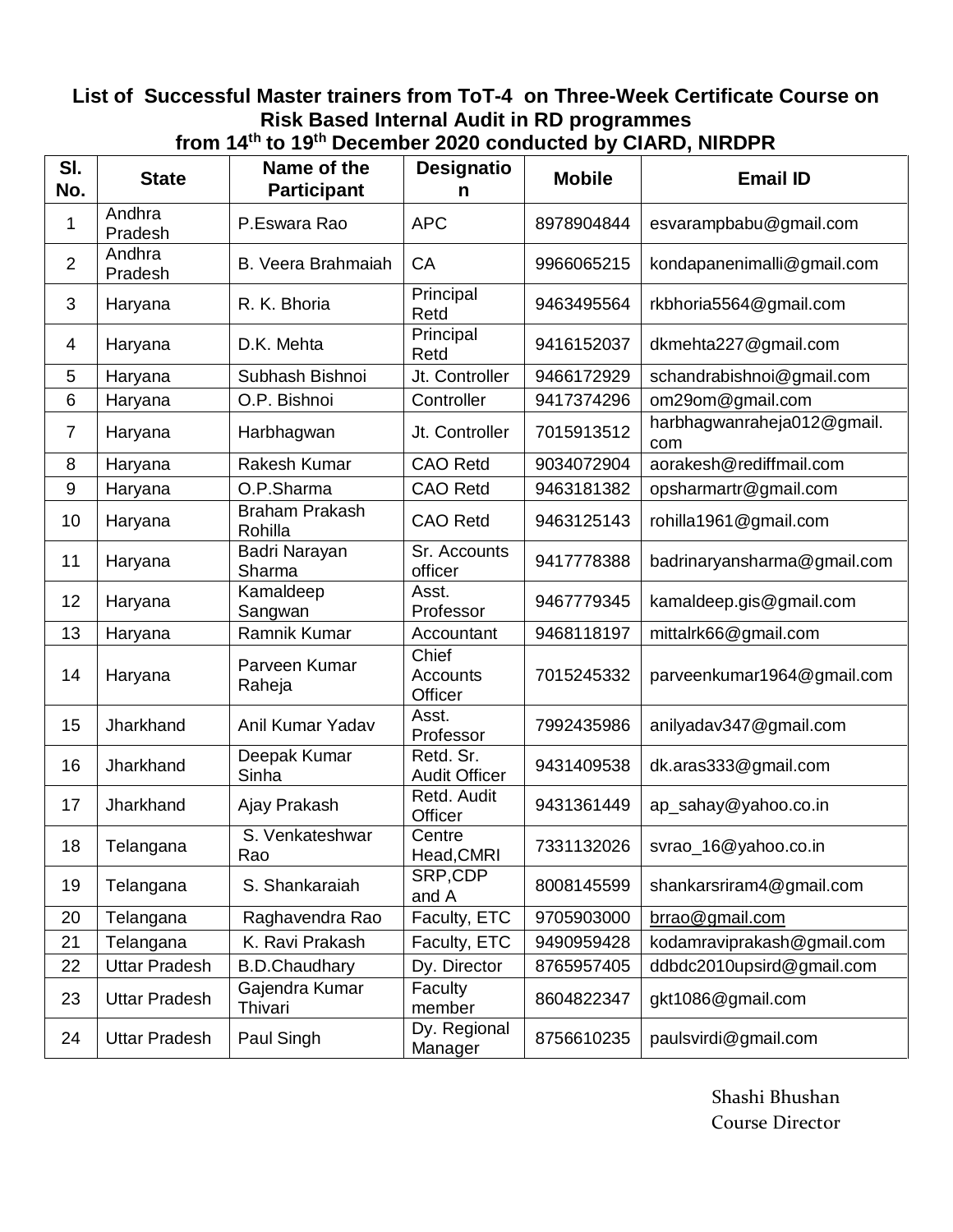## **List of Successful Master trainers from Online ToT-5 for Certificate Programme on Risk Based Internal Audit in RD programmes from 4-8 January, 2021 conducted by CIARD, NIRDPR**

| SI.No.         | <b>State</b> | Name of the<br>Participant      | <b>Designation</b>                 | <b>Mobile</b>              | <b>Email ID</b>                                    |
|----------------|--------------|---------------------------------|------------------------------------|----------------------------|----------------------------------------------------|
| $\mathbf{1}$   | Nagaland     | Dr.W.Phola<br>Konyak            | <b>Principal ETC</b>               | 9436005305                 | pholakonyak@gmail.com                              |
| $\overline{2}$ | Nagaland     | Dr.Kedise Pucho                 | Senior<br>Lecturer                 | 9436601269                 | kedisepuch04@gmail.com                             |
| 3              | Jharkhand    | Ms.Richa Verma                  | Sr.Accounts<br>Officer             | 8709630003                 | mds.mech@gmail.com                                 |
| 4              | New Delhi    | Mr.Gireesh Kumar                | Sr.Accounts<br>Officer             | 9868233968                 | gireesh34@gmail.com                                |
| 5              | New Delhi    | Dr.Navnidhi<br>Kumar Gautam     | Faculty-INGAF                      | 9810811628                 | drastrogautam@gmail.com                            |
| 6              | New Delhi    | Mr.Krishan Gopal                | Sr.Accounts<br>Officer (Retd.)     | 7678221964                 | krish39123@gmail.com,<br>krish39123@rediffmail.com |
| $\overline{7}$ | Rajasthan    | Mr.Govind Kumar<br>Nirmal       | Sr.Audit<br>Officer                | 9414393299,<br>9079045345  | nirmalgk222@gmail.com                              |
| 8              | KILA-Kerala  | Mr.C.Vinod Kumar                | Lecturer                           | 9946324746<br>9446319600   | vinodkumarc@kila.ac.in                             |
| 9              | KILA-Kerala  | Ms.Anoopa<br>Narayanan          | District<br>Project<br>Coordinator | 8547633848<br>04 902352800 | anoopanarayan@kila.ac.in                           |
| 10             | KILA-Kerala  | Dr.Anto S.V.                    | Resource<br>Person                 | 9447379679<br>9446269679   | antosv@kila.ac.in,<br>antosvs2004@gmail.com        |
| 11             | KILA-Kerala  | Mr.Anu Raj R.C.                 | Resource<br>Person                 | 9995965599,<br>8848392079  | anuraj@kila.ac.in                                  |
| 12             | KILA-Kerala  | Ms.Beethu P.                    | Resource<br>Person                 | 8921703741,<br>9605654861  | beethu@kila.ac.in                                  |
| 13             | KILA-Kerala  | Mr.Easwaran<br>Namboothiri A.K. | Resource<br>Person                 | 9400580429,<br>6238896736  | easwaran070@gmail.com                              |
| 14             | KILA-Kerala  | Dr.Jibini V Kurien              | Core Faculty<br>Member             | 9446488581,<br>9656770431  | drjibini@kila.ac.in                                |
| 15             | KILA-Kerala  | Mr.Musthaffir P.                | Resource<br>Person                 | 8606461595                 | musthafirp@gmail.com                               |
| 16             | KILA-Kerala  | Ms.Rismiya R.I.                 | Training<br>Associate              | 9633805474                 | rismiya@kila.ac.in                                 |
| 17             | KILA-Kerala  | Ms.Saranya K.M.                 | Resource<br>Person                 | 9207473721,<br>7736525321  | saranyakm@kila.ac.in                               |
| 18             | KILA-Kerala  | Ms.Shreerisha K.                | Resource<br>Person                 | 9400126095                 | sreerisha.k.sudhakaran@gmail.com                   |
| 19             | KILA-Kerala  | Mr. Thajudheen M.               | Resource<br>Person                 | 8848697884,<br>8592831357  | thajudheen@kila.ac.in                              |
| 20             | KILA-Kerala  | Dr.S.Vinod                      | Lecturer in<br>Sociology           | 9400050475                 | drvinod@kila.ac.inc                                |